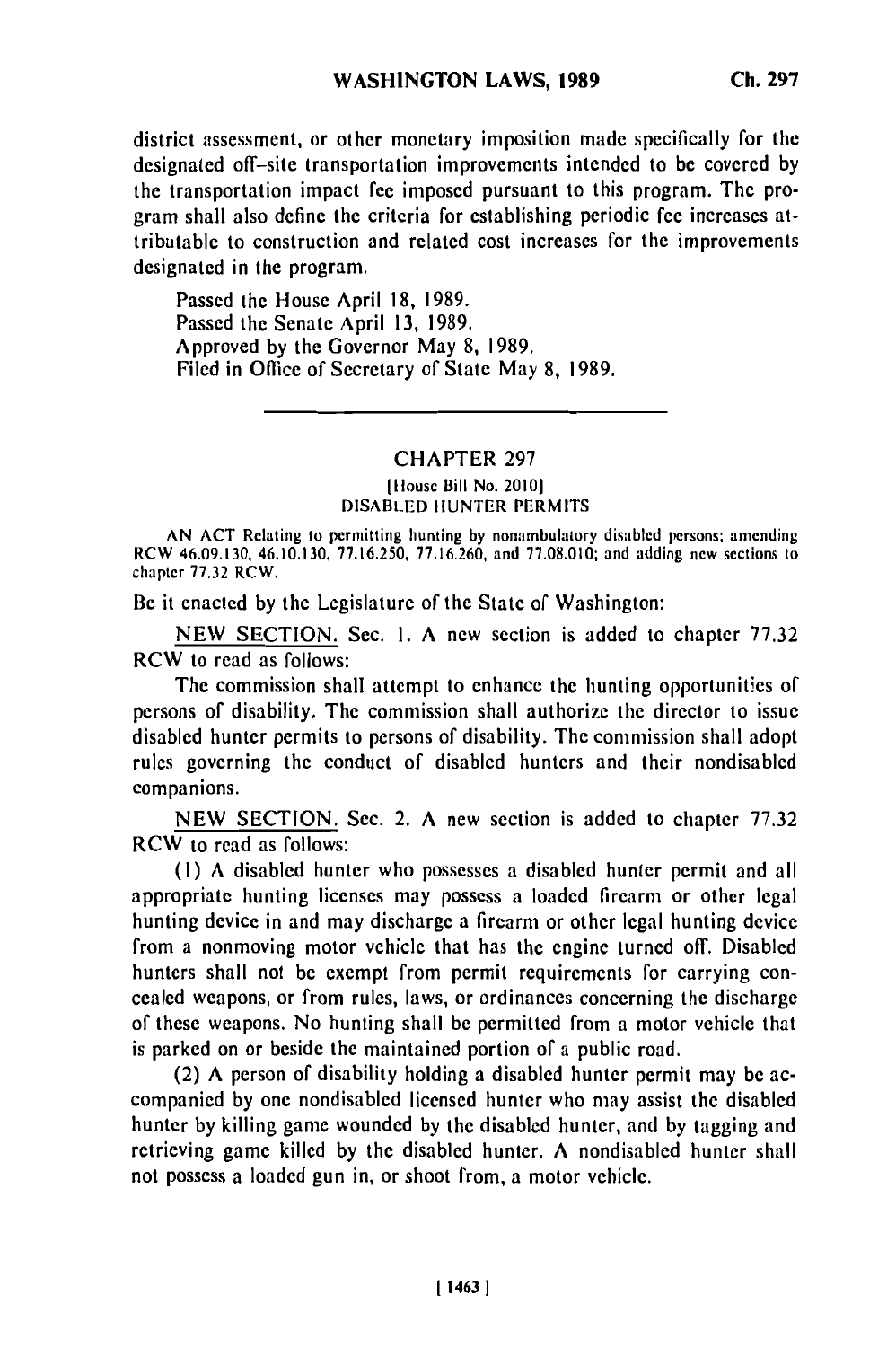Sec. **3.** Section 18, chapter 47, Laws of 1971 ex. sess. as last amended by section 7, chapter 206, Laws of 1986 and RCW 46.09.130 are each amended to read as follows:

No person may operate a nonhighway vehicle in such a way as to endanger human life  $((\sigma r))$ . No person shall operate a nonhighway vehicle in such a way as to run down or harass any wildlife or animal, nor carry, transport, or convey any loaded weapon in or upon, nor hunt from, any nonhighway vehicle except by permit issued by the director of wildlife under section 1 of this 1989 act: PROVIDED, That it shall not be unlawful to carry, transport, or convey a loaded pistol in or upon a nonhighway vehicle if the person complies with the terms and conditions of chapter 9.41 RCW.

Violation of this section is a gross misdemeanor.

Sec. 4. Section 13, chapter 29, Laws of 1971 ex. sess. as amended by section 11, chapter 182, Laws of 1979 ex. sess. and RCW 46.10.130 are each amended to read as follows:

No person shall operate a snowmobile in such a way as to endanger human life( $(-\sigma r)$ ). No person shall operate a snowmobile in such a way as to run down or harass deer, elk, or any wildlife, or any domestic animal, nor shall he carry any loaded weapon upon, nor hunt from, any snowmobile except by permit issued **by** the director of wildlife under section 1 of this 1989 act. Any person violating the provisions of this section shall be guilty of a gross misdemeanor.

Sec. 5. Section 77.16.250, chapter 36, Laws of 1955 as amended by section 93, chapter 78, Laws of 1980 and RCW 77.16.250 are each amended to read as follows:

Except as provided in RCW 77.16.290 and section 2 of this 1989 act, it is unlawful to carry, transport, convey, possess, or control in or on a motor vehicle a shotgun or rifle containing shells or cartridges in the magazine or chamber, or a muzzle-loading firearm loaded and capped or primed.

*\*Sec. 6 Section 7Z16.260, chapter 36 Laws of 1955 as last amended by section 94, chapter 78, Laws of 1980 and RCW 77.16.260 are each amended to read as follows:*

*Except as provided in RCW 7716.290 and section 2 of this 1989 act, it is unlawful to shoot a firearm from, across, or along the maintained portion of a public highway.*

**\*Sec. 6 was vetoed, see message at end of chapter.**

Sec. **7.** Section **77.08.010,** chapter **36,** Laws of **1955** as last amended **by** section **11,** chapter **506,** Laws of **1987** and RCW **77.08.010** are each amended to read as follows:

As used in this title or rules adopted pursuant to this title, unless the context clearly requires otherwise:

**(1)** "Director" means the director of wildlife.

(2) "Department" means the department of wildlife.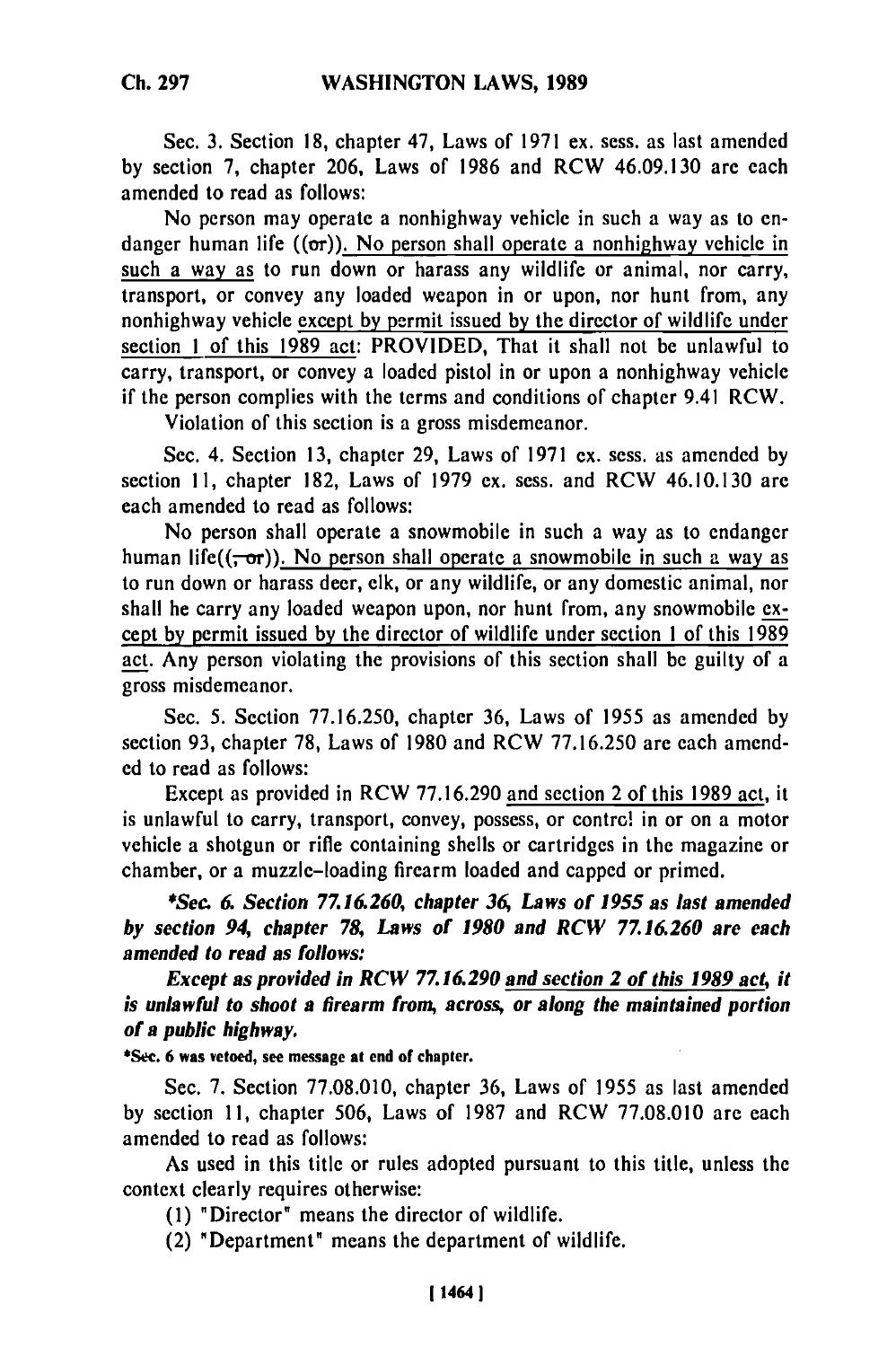**(3)** "Commission" means the state wildlife commission.

(4) "Person" means and includes an individual, a corporation, or a group of two or more individuals acting with a common purpose whether acting in an individual, representative, or official capacity,

**(5)** "Wildlife agent" means a person appointed and commissioned **by** the director, with authority to enforce laws and rules adopted pursuant to this title, and other statutes as prescribed **by** the legislature.

**(6)** "Ex officio wildlife agent" means a commissioned officer of a municipal, county, state, or federal agency having as its primary function the enforcement of criminal laws in general, while the officer is in the appropriate jurisdiction. The term **"ex** officio wildlife agent" includes fisheries patrol officers, special agents of the national marine fisheries commission, state parks commissioned officers, United States fish and wildlife special agents, department of natural resources enforcement officers, and United States forest service officers, while the agents and officers are within their respective jurisdictions.

**(7) "To** hunt" and its derivatives means an effort to kill, injure, capture, or harass a wild animal or wild bird.

**(8)** "To trap" and its derivatives means a method of hunting using devices to capture wild animals or wild birds.

**(9)** "To fish" and its derivatives means an effort to kill, injure, harass, or catch a game fish.

**(10)** "Open season" means those times, manners of taking, and places or waters established **by** rule of the commission for the lawful hunting, fishing, or possession of game animals, game birds, or game fish. "Open season" includes the first and last days of the established time.

**(11)** "Closed season" means all times, manners of taking, and places or waters other than those established as an open season.

(12) "Closed area" means a place where the hunting of some species of wild animals or wild birds is prohibited.

**(13)** "Closed waters" means all or part of a lake, river, stream, or other body of water, where fishing for game fish is prohibited.

(14) "Game reserve" means a closed area where hunting for all wild animals and wild birds is prohibited.

(15) "Bag limit" means the maximum number of game animals, game birds, or game fish which may be taken, caught, killed, or possessed by a person, as specified by rule of the commission for a particular period of time, or as to size, sex, or species.

(16) "Wildlife" means all species of the animal kingdom whose members exist in Washington in a wild state. This includes but is not limited to mammals, birds, reptiles, amphibians, fish, and invertebrates. The term "wildlife" does not include feral domestic mammals, the family Muridae of the order Rodentia (old world rats and mice), or those fish, shellfish, and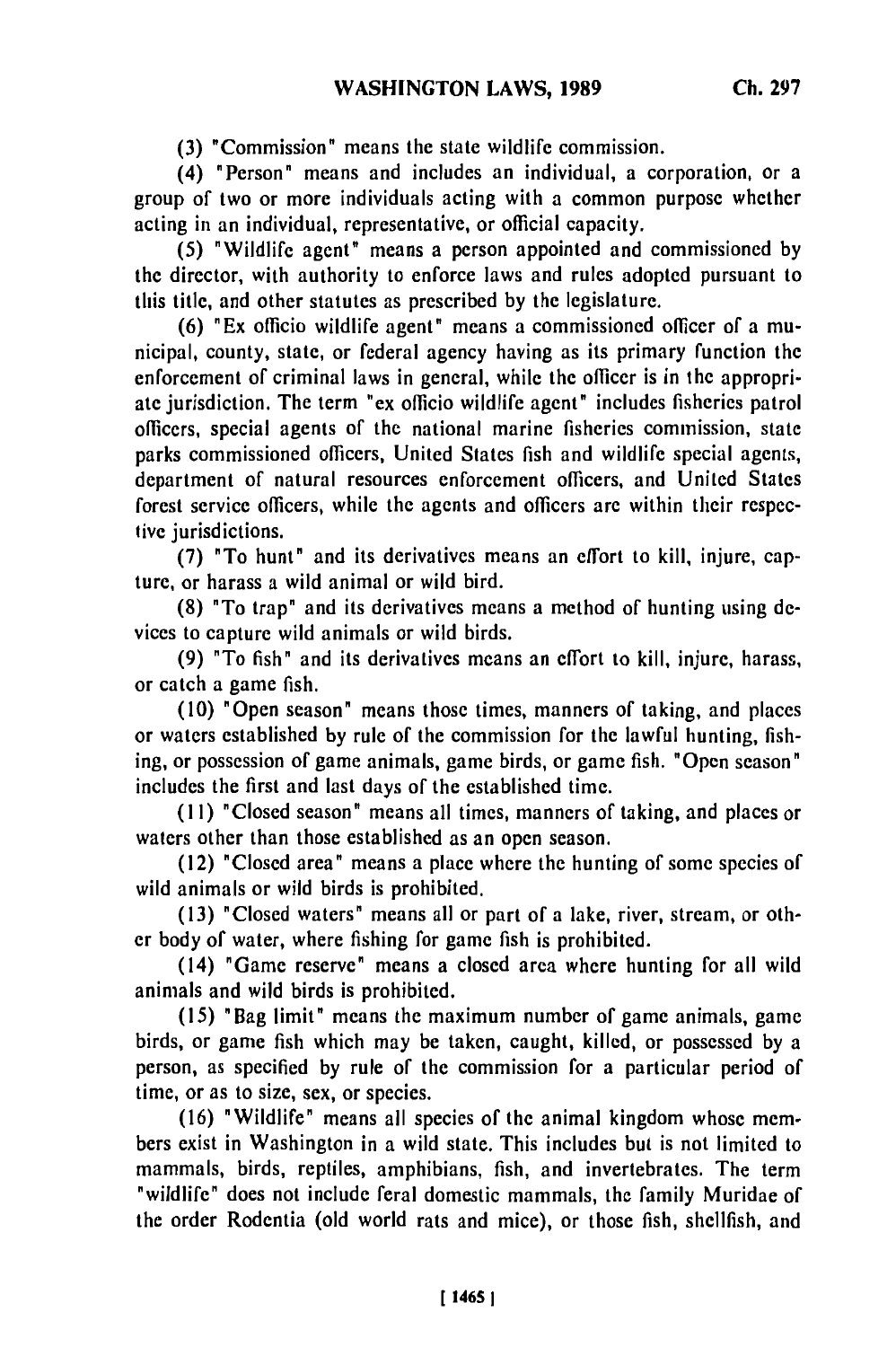marine invertebrates classified **by** the director of fisheries. The term "wildlife" includes all stages of development and the bodily parts of wildlife members.

(17) "Wild animals" means those species of the class Mammalia whose members exist in Washington in a wild state and the species Rana catesbeiana (bullfrog). The term "wild animal" does not include feral domestic mammals or the family Muridae of the order Rodentia (old world rats and mice).

(18) "Wild birds" means those species of the class Ayes whose members exist in Washington in a wild state.

(19) " Protected wildlife" means wildlife designated by the commission that shall not be hunted or fished.

(20) "Endangered species" means wildlife designated by the commission as seriously threatened with extinction.

(21) "Game animals" means wild animals that shall not be hunted except as authorized by the commission.

(22) "Fur-bearing animals" means game animals that shall not be trapped except as authorized by the commission.

(23) "Game birds" means wild birds that shall not be hunted except as authorized by the commission.

(24) "Predatory birds" means wild birds that may be hunted throughout the year as authorized by the commission.

(25) "Deleterious exotic wildlife" means species of the animal kingdom not native to Washington and designated as dangerous to the environment or wildlife of the state.

(26) "Game farm" means property on which wildlife is held or raised for commercial purposes, trade, or gift. The term "game farm" does not include publicly owned facilities.

**(27)** "Person of disability" means a permanently disabled person who is not ambulatory without the assistance of a wheelchair, crutches, or similar devices.

Passed the House March 9, 1989.

Passed the Senate April 12, 1989.

Approved by the Governor May 8, 1989, with the exception of certain items which were vetoed.

Filed in Office of Secretary of State May 8, 1989.

Note: Governor's explanation of partial veto is as follows:

*"I* am returning herewith, without my approval as to section **6,** Housc Bill No. 2010 entitled:

**"AN** ACT Relating to permitting hunting by nonambulatory disabled persons.'

Current law prohibits hunters from carrying a loaded weapon in a motor vehicle and prohibits hunting from a non-highway vehicle or snowmobile. This legislation would give disabled hunters the opportunity to hunt by allowing hunting from a non-<br>highway vehicle or snowmobile.